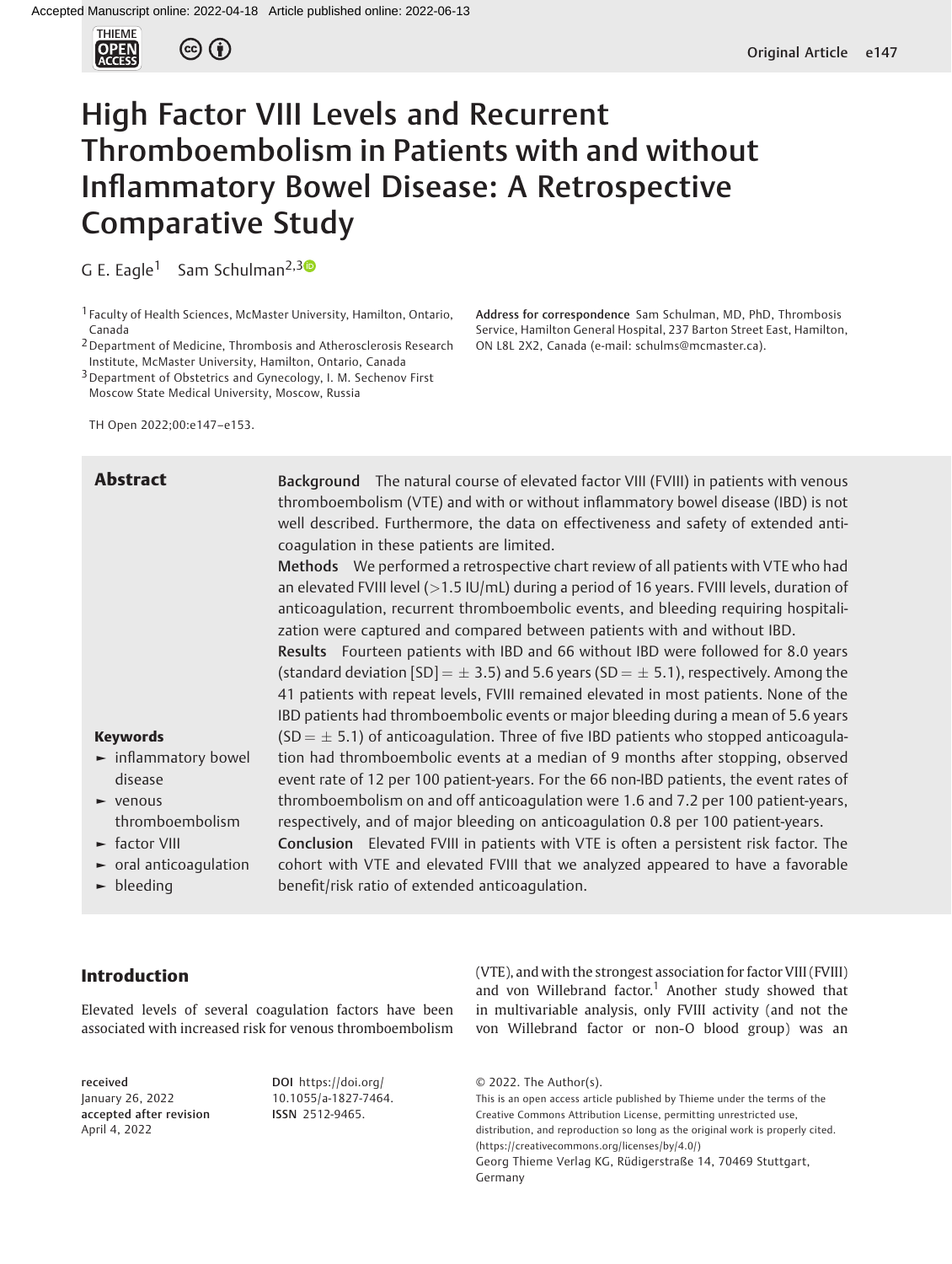independent risk factor.<sup>2</sup> High FVIII is also independent of elevated D-dimer as risk factor for recurrent VTE.<sup>3</sup> In a study of 360 patients with VTE, the adjusted risk for recurrence was 6.7 times higher among those with FVIII levels above the 90th percentile, that is,  $>2.35$  IU/mL compared with those with lower levels.<sup>4</sup> Although this has often been used as cut-off for the risk assessment, Wells et al proposed based on another study with 300 patients, a higher cut-off at 2.70  $IU/mL$ <sup>5</sup> The risk of VTE recurrence is, however, proportional to FVIII levels, with relative risk of 1.08 (95% confidence interval [CI]: 1.04–1.12) for every 0.1 IU/mL increase in FVIII,<sup>4</sup> and in patients with additional risk factors, even mildly increased FVIII, may contribute to a clinically important risk of recurrence.

Elevated FVIII is associated with older age, to African-American ethnicity (probably due to lower prevalence of blood group O), and to acute phase response.<sup>6</sup> Familial clustering has been observed but so far, only one genetic defect, a partial F8 gene duplication in FVIII Padua has been linked with very high plasma levels of FVIII.<sup>7</sup>

Elevated FVIII levels are commonly found in patients with inflammatory bowel disease (IBD). $8-12$  A study in pediatric patients diagnosed with Crohn's disease found a positive association between FVIII levels, disease activity, and other markers of inflammation such as erythrocyte sedimentation rate, serum orosomucoid, albumin, and C-reactive protein.<sup>13</sup> Similar correlations of elevated FVIII with disease activity have been made for ulcerative colitis.<sup>10</sup> On the other hand, in the Leiden Thrombophilia Study, high FVIII levels independently increased the risk of VTE after adjustment for Creactive protein levels and thus is not believed to be caused by acute phase reactions.<sup>14</sup>

Far from all patients with VTE and high FVIII have IBD, and often no comorbidity is identified. We aimed in this study to compare outcomes in patients with VTE and elevated FVIII with or without IBD with regard to trajectories of FVIII, recurrence of thromboembolic events, and effectiveness of anticoagulant treatment.

## Methods

This was a retrospective chart review of patients assessed by the Thrombosis Service at the Hamilton General Hospital for VTE and who had thrombophilia work-up, including FVIII level, during the period of September 1, 2004, to August 31, 2020. The patients were identified by searching our records for "FVIII" and excluding those with normal or low levels. Patients less than 18 years of age or with known cancer were also excluded. The study was approved by our Research Ethics Board as a retrospective chart review without need for informed consent. The study was also a BHSc (Bachelor of Health Science) project course for the primary author. No funding was obtained for the study.

### Study Procedures

We reviewed the records of the Thrombosis Service, as well as the electronic records of Hamilton Health Sciences, which include all the sites of this hospital organization. Data on

TH Open Vol. 00 No. 0/2022 © 2022. The Author(s).

demography (age, sex, and weight), the thromboembolic event leading to the investigation (date and anatomic location), previous VTE(s), comorbidities (IBD, cardiovascular diseases, diabetes, pulmonary, kidney, or liver disease and smoking habit), anticoagulant management (type, duration, and concomitant antiplatelet agent), FVIII levels, recurrent thromboembolic events, deaths, hospitalizations, and, for IBD patients, information on disease flares were collected. Information of medications for IBD was available for the time of the visits to the hospital but not reliable regarding continuity.

The starting time point for the follow-up was the first FVIII test. The sampling for this was at least 3 months after the most recent thromboembolic event. In almost all patients, this was while still on anticoagulation. The FVIII activity was measured with a clotting assay using FVIII Deficient Plasma (Affinity Biologicals, Ancaster, Ontario, Canada) and activated partial thromboplastin time reagent (Siemens Dade Actin FS, Siemens, Marburg, Germany) on a STAR/STAR Evolution analyzer Diagnostica Stago, Asnieres sur Seine, France). Any repeat FVIII tests were performed at the discretion of the treating physician. Elevated FVIII was above 1.5 IU/mL. We further stratified according to the first FVIII level  $(>1.50$  to 2.34 vs. >2.34 IU/mL).

#### **Outcomes**

Laboratory outcomes were the trajectory of FVIII levels and shifts in strata. Clinical outcomes were recurrent thromboembolic events during anticoagulation or after first discontinuation. Temporary interruption of anticoagulation for surgery or for management of bleeding was not considered discontinuation. Thromboembolic events could be venous or arterial and had to be objectively verified. Such events could be extremity and nonextremity deep vein thrombosis, ischemic stroke, and systemic embolism. Superficial thrombophlebitis was not considered an outcome. The only major bleeds that could be reliably captured were those requiring hospitalization.

## Statistical Analysis

Due to the limited number of patients in the IBD group and a small number of recurrent thromboembolic events, the statistics are mainly descriptive with mean and standard deviation (SD) or median and interquartile range (IQR) for normal or skewed distribution, respectively, as verified with Shapiro–Wilk test. Comparisons of characteristics between the IBD- and the non-IBD groups are analyzed with Fisher's exact test and comparison of the FVIII level at baseline is with Mann–Whitney U-test. A p-value of  $<$  0.05 was considered statistically significant.

## Results

Out of 218 patients tested, we identified 80 patients (37%) with elevated FVIII, 14 with IBD and 66 without IBD. Of the former, six had been diagnosed with Crohn's disease and eight with ulcerative colitis with a mean duration before the first FVIII test of 11 years (SD  $=\pm$  8). Among the 66 patients without IBD, the majority (83%) had no comorbidity that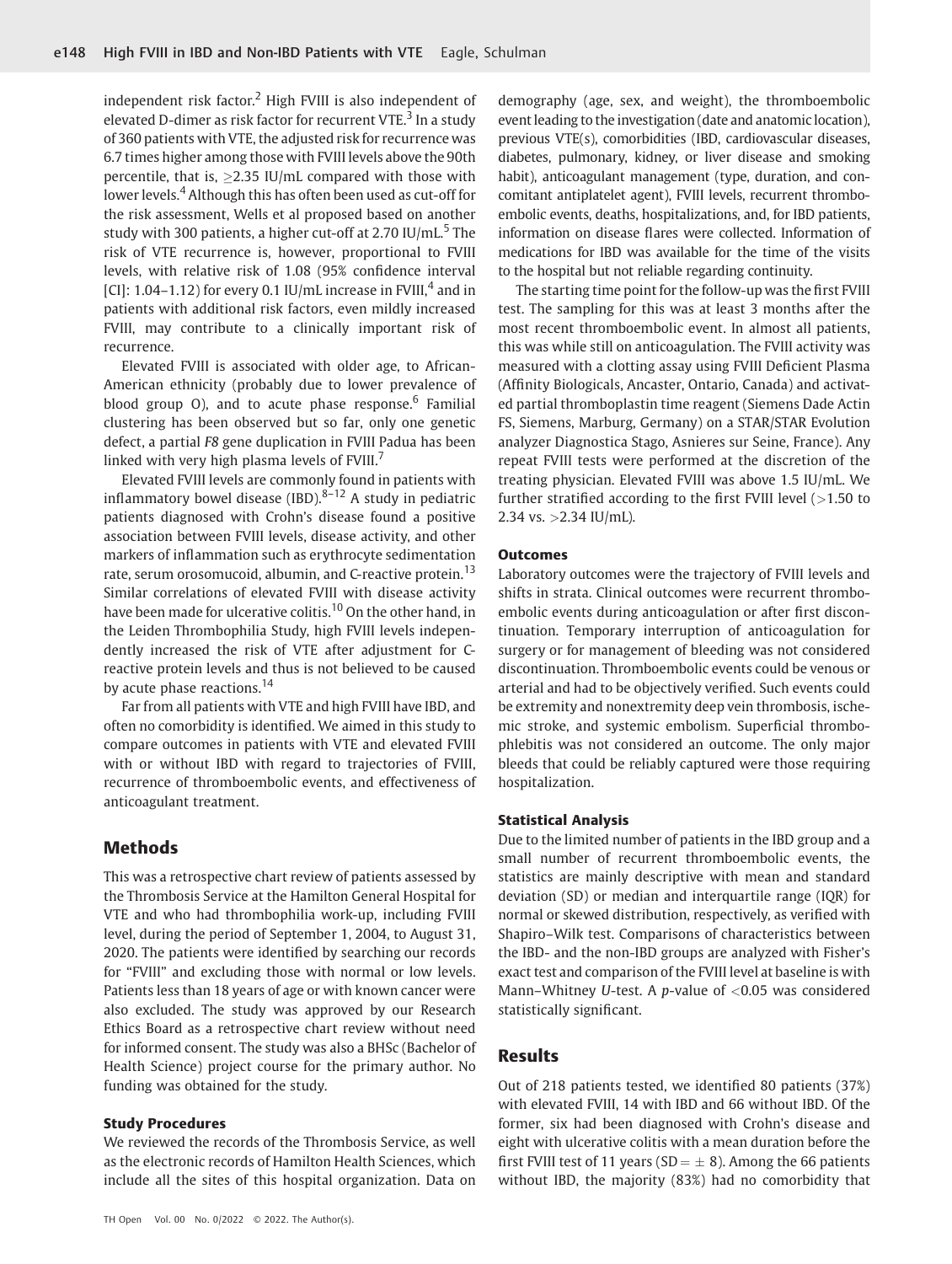| Variable                            | <b>IBD</b> patients<br>n $(\%)$ /mean $\pm$ SD | Non-IBD patients<br>$n$ (%)/mean $\pm$ SD | p-Value |  |  |
|-------------------------------------|------------------------------------------------|-------------------------------------------|---------|--|--|
| $\sqrt{n}$                          | 14                                             | 66                                        |         |  |  |
| Age (y)                             | $47.9 \pm 11.3$                                | $50.0 \pm 14.9$                           | 0.60    |  |  |
| Sex (female)                        | 10(71)                                         | 31(47)                                    | 0.14    |  |  |
| Weight (kg)                         | $70.7 \pm 15.7$                                | $88.4 \pm 22.1$                           | 0.024   |  |  |
| Index thrombotic event <sup>a</sup> |                                                |                                           |         |  |  |
| Deep vein thrombosis                | 13                                             | 27                                        |         |  |  |
| Pulmonary embolism                  | 1                                              | 25                                        |         |  |  |
| Splanchnic vein                     | $\Omega$                                       | 9                                         |         |  |  |
| Cerebral/sinus vein                 | 1                                              | 9                                         |         |  |  |
| Arterial thrombosis                 | 2 <sup>b</sup>                                 | 6 <sup>b</sup>                            |         |  |  |
| Previous history of VTE             | 5(36)                                          | 20(30)                                    | 0.75    |  |  |
| Comorbidities                       |                                                |                                           |         |  |  |
| Thrombophilic defect                | 1(7)                                           | 18(27)                                    | 0.17    |  |  |
| Cardiovascular disease              | 5(36)                                          | 24(36)                                    | 1.0     |  |  |
| Hypertension                        | 4(29)                                          | 18(27)                                    | 1.0     |  |  |
| <b>Diabetes</b>                     | 1(7)                                           | 7(11)                                     | 1.0     |  |  |
| Chronic kidney disease              | $\Omega$                                       | $\mathbf{0}$                              |         |  |  |

Table 1 Baseline characteristics of patients with high FVIII level

Abbreviations: IBD, inflammatory bowel disease; F, factor; SD, standard deviation; VTE, venous thromboembolism.

<sup>a</sup>Patients could have had thrombotic events in more than one location. Index thrombotic event is the VTE within a year before the first FVIII test. b Although these patients were referred for an arterial event, both IBD patients and 4 of the 6 non-IBD patients had definitive VTE events in their history.

would explain high FVIII, 5 had osteoarthritis, and one each had polyarthritis, temporal arteritis, undifferentiated connective tissue disease, sarcoidosis, chronic pancreatitis, and recurrent infections. The baseline characteristics of the two groups are shown in ►Table 1. Patients without IBD had a higher body weight than those with IBD, and 10 among the former weighed more than 100 kg. Five of the 14 IBD patients (36%) were on oral steroids and one was using steroid enemas at the time of the first FVIII level.

## Factor VIII Levels and Trajectories

The median FVIII level of the first test was 2.41 IU/mL (IQR: 2.08–2.50) for the patients with IBD of whom seven (50%) had a level of 2.35 IU/mL or higher. For the non-IBD patients, the median level was slightly higher at 2.63 IU/mL (IQR: 2.39–2.88  $p = 0.058$ ), and 54 patients (82%) showed a level of  $\geq$ 2.35 IU/mL (p = 0.018). Seven patients, all in the non-IBD group, with initial FVIII <2.35 IU mL had levels above that limit during the follow-up. ►Table 2 shows changes in FVIII levels from the first to the second test. Many of the patients, who had a lower FVIII level on the second test, rebounded on further tests. Only three patients had FVIII levels that at any point decreased into the normal range; for two of those confirmed with repeated test after at least 6 months. The FVIII trajectories overall are shown in  $\blacktriangleright$  Fig. 1. There is essentially a flat regression line for both groups.

## Clinical Follow-up

During a mean follow-up of 8.0 years (SD  $=\pm$  3.5) in the IBD group and a mean duration of anticoagulation (counted from the first FVIII test) of 5.6 years (SD  $=$   $\pm$  5.1), three patients (21%) experienced recurrent VTE, none of which happened on anticoagulant treatment (►Fig. 2). Thus, there were no thromboembolic events during 79 patient-years on anticoagulation (or with 95% confidence interval [CI]: 0–23% during a mean of 5.6 years on anticoagulation). Eight of the patients continued to have flares of the IBD with one to four episodes documented. The recurrent events were, however, not associated with such flares. The mean follow-up after discontinuation of anticoagulation (six patients) was 4.1 years (SD  $=$   $\pm$  3.3). Three of the five patients that discontinued anticoagulation had VTEs, two deep vein thrombosis, and one pulmonary embolism at 4, 9, and 28 months (median 9 months) after stopping, respectively. Therefore, we observed three recurrences during a total of 24.6 years off anticoagulation which translates to 12 events per 100 patient-years (or with 95% CI: 12–88% during a mean of 4.1 years).

During a mean follow-up of 7.4 years (SD  $= \pm 4.3$ ) in the non-IBD group, 13 patients (20%) had new thromboembolic events (►Table 3). The mean duration of anticoagulation was 5.5 years (SD  $= \pm 4.5$ ) and six of the thromboembolic events occurred on anticoagulant treatment, but four of those occurred while being subtherapeutic. Seven of the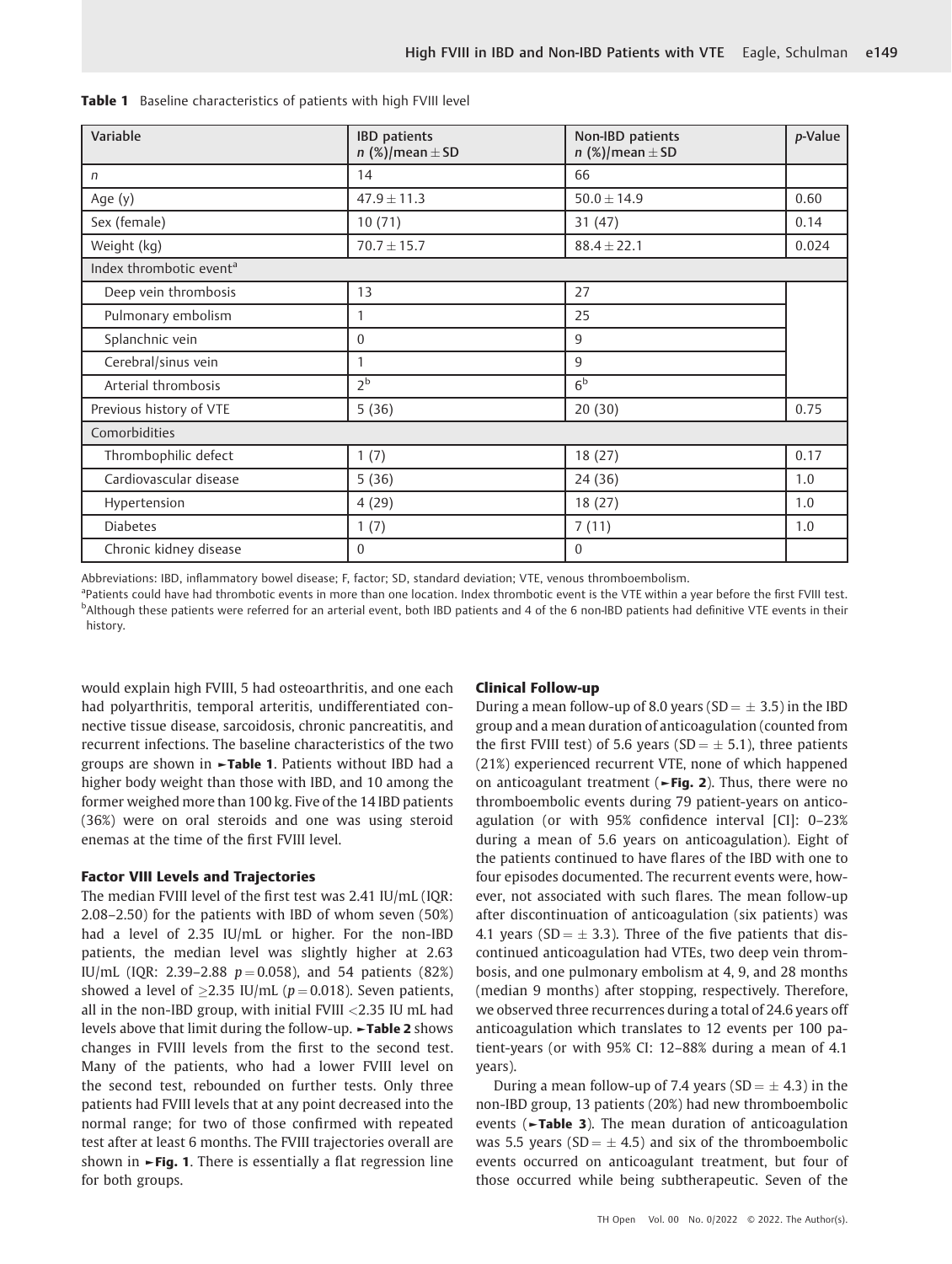Table 2 Follow-up of patients with high FVIII

| Variable                                            | <b>IBD</b> patients<br>$n$ (%)/mean $\pm$ SD | Non-IBD-patients<br>$n$ (%)/mean $\pm$ SD | p-Value |
|-----------------------------------------------------|----------------------------------------------|-------------------------------------------|---------|
| n                                                   | 14                                           | 66                                        |         |
| Duration of follow-up $(y)^a$                       | $8.0 \pm 3.5$                                | $7.4 \pm 4.3$                             | 0.63    |
| Oral anticoagulation $(y)^a$                        | $5.6 \pm 5.1$                                | $5.5 \pm 4.5$                             | 0.94    |
| Concomitant antiplatelet treatment                  | 2(14)                                        | 6(9)                                      | 0.62    |
| Repeat FVIII performed                              | 4                                            | 37                                        |         |
| Increase of FVIII from <2.35 to $\geq$ 2.35 (IU/mL) | $\Omega$                                     | 7(19)                                     |         |
| Decrease of FVIII from ≥2.35 (IU/mL)                | 2(50)                                        | 14 (38)                                   |         |
| To $1.5 - 2.34$ IU/mL <sup>b</sup>                  |                                              | 12                                        |         |
| To $<$ 1.50 IU/mL <sup>b</sup>                      | $\Omega$                                     | $\overline{2}$                            |         |

Abbreviations: IBD, inflammatory bowel disease; F, factor; SD, standard deviation.

<sup>a</sup>Counting from the first FVIII test as starting point and until last contact registered for follow-up, or end of treatment or last contact for duration of anticoagulation, whatever came first.

**bPercent of those with repeat FVIII tests.** 

32 patients (22%) who discontinued anticoagulation were diagnosed with new thromboembolic events a median of 4 months (IQR: 2–13.5) after stopping. The follow-up after discontinuation of anticoagulation was very short in this subgroup, median of 0.1 years (IQR: 0–1.6). The thromboembolic events in the non-IBD patients consisted of deep vein thrombosis ( $n = 6$ ), pulmonary embolism ( $n = 2$ ), deep vein thrombosis and pulmonary embolism ( $n = 2$ ), rethrombosis of portal vein ( $n = 1$ ), and ischemic stroke ( $n = 2$ ). The event rate on anticoagulation was 1.6 per 100 patient-years (or with 95% CI: 3–19% during a mean of 5.5 years), and off anticoagulation, it was 7.2 per 100 patient-years (or with 95% CI: 9–40% during a median follow-up of 0.3 years).

Major bleeds on anticoagulation and with hospitalization were not recorded during follow-up in any of the IBD patients. It was recorded in three of the patients without IBD (intracranial hemorrhage, trauma-associated subarachnoid hemorrhage, and gastrointestinal hemorrhage associated with cancer that was diagnosed during the follow-up), corresponding to an event rate of 0.8 per 100 patient-years on anticoagulation. During the follow-up, cancer was diagnosed in five patients (8%) in the group without IBD.

In the two groups combined, 19 had initially a moderate elevation of FVIII (1.5–2.34 IU/mL) and 3 of those (16%; 95% CI: 3–40%) suffered recurrent thromboembolic events whereas 51 had a more pronounced elevation ( $\geq$ 2.35 IU/mL)



Fig. 1 FVIII levels over time. Time point 0 shows the median of the first FVIII tests. F, factor; IBD, inflammatory bowel disease. Controls are the patients with high FVIII and no IBD.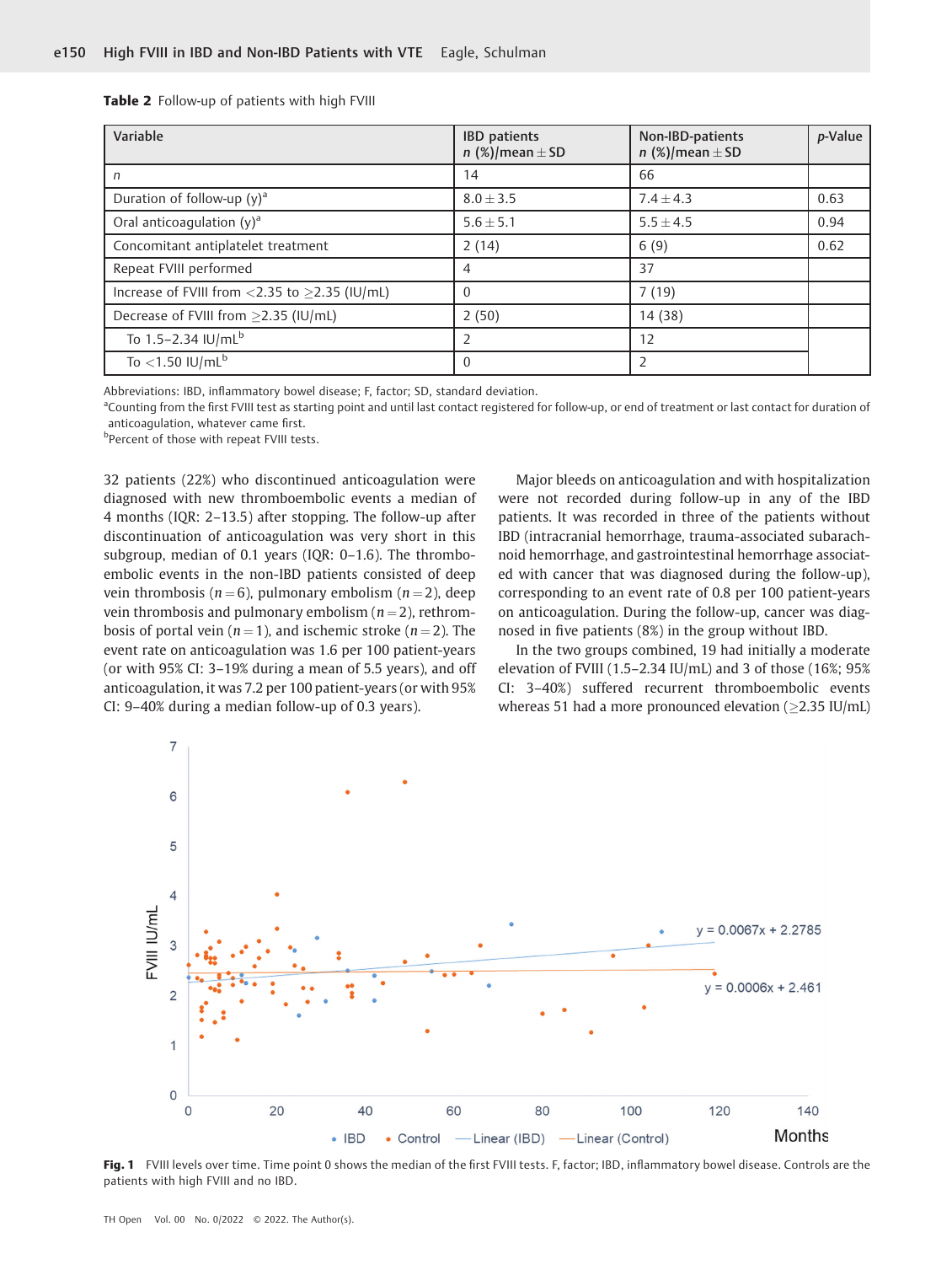

Fig. 2 Overview of the events in patients with inflammatory bowel disease. Time point 0 is at the first FVIII test. Recurrent VTE events during the study are red-filled arrows. The blue-filled arrows are VTEs a few months before the first FVIII test. Those without this arrow have the + sign for "Previous VTE." DOAC, direct oral anticoagulant; F, factor; VTE, venous thromboembolism.

and 13 of those (25%; 95% CI: 14–40%) had recurrent thromboembolic events ( $p = 0.53$ ).

# **Discussion**

In this retrospective analysis of patients with a history of VTE and with an elevated FVIII level, we found that these levels rarely normalized over time and that in both groups the trajectories stayed flat over many years. The risk of new thromboembolic events on anticoagulation was low, 0 per 79 patient-years in the IBD group and 1.6 per 100 patient-years in the non-IBD-group. Conversely, the risk of such events was quite high after discontinuation of anticoagulation, occurring in 60 and 22% of patients with IBD and without IBD, respectively, after a median of 9 and 4 months, respectively, and resulting in an approximate event rate of 12 per 100 patientyears and 7.2 per 100 patient-years, respectively. Although the event rate in the IBD group was numerically higher, the difference was not statistically significant. In view of the short duration of follow-up after discontinuation of anticoagulation in the non-IBD group, the true event rate is most likely higher. The risk of new thromboembolic events was numerically higher in patients with pronounced elevation of FVIII compared with those with moderate elevation but again without a statistically significant difference. The risk of bleeding on anticoagulation was low in both groups.

In the group without IBD, we only found a plausible etiology, related to chronic inflammation, in 17% of the cases. We did not have any patients of African American ethnicity and samples were obtained several months after the most recent thromboembolic event to avoid acute phase effect. Occult cancer might have been present at the time of sampling in another 8% with elevated FVIII, yet in 75% of the cases, we did not detect any underlying pathology. The patients without IBD had a higher body weight than those with IBD, and obesity is associated with chronic inflamma- $\mu$ <sub>15</sub> and also with hemostatic abnormalities including elevated FVIII.<sup>16</sup> Furthermore, there seems to be an

| Variable                                           | <b>IBD</b> patients<br>$n$ (%)/mean $\pm$ SD/median (IQR) | Non-IBD-patients<br>$n$ (%)/mean $\pm$ SD/median (IQR) | p-Value |
|----------------------------------------------------|-----------------------------------------------------------|--------------------------------------------------------|---------|
|                                                    | 14                                                        | 66                                                     |         |
| Recurrent thromboembolic events                    | 3(21)                                                     | 13 (20)                                                | 1.0     |
| On anticoagulation                                 |                                                           | 6                                                      |         |
| Duration of anticoagulation until event $(y)^a$    | NA                                                        | $7.2 + 4.8$                                            |         |
| After stopping anticoagulation                     |                                                           |                                                        |         |
| Duration of anticoagulation until stopping $(y)^a$ |                                                           | $4.8 \pm 5.0$                                          |         |
| Interval from stopping anticoagulation (y)         | $0.8(0.2-1.5)$                                            | $0.3(0.2-1.5)$                                         |         |

Table 3 Thromboembolic events during follow-up

Abbreviations: IBD, inflammatory bowel disease; IQR, interquartile range; SD, standard deviation. aUsing the first factor (F)-factor VIII test as starting point.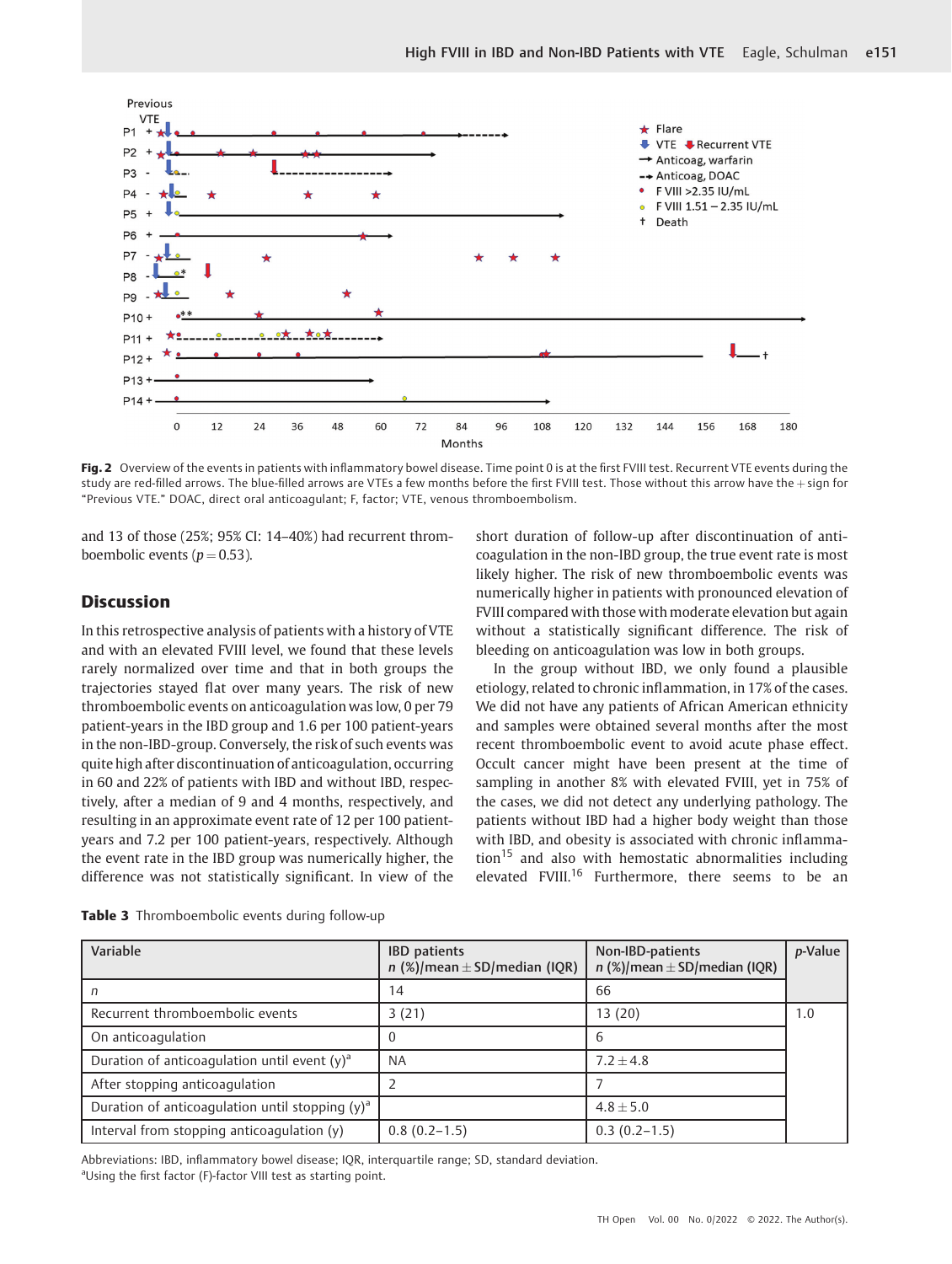association between steroid therapy which was used by onethird of the patients with IBD, elevated FVIII levels, and thrombosis.<sup>17</sup>

The risk of recurrent thromboembolic events on anticoagulation in our two groups was similar to the low risk reported in a meta-analysis of 26 studies that included patients with first unprovoked VTE and with extended oral anticoagulant treatment, namely, 1.41 per 100 patient-years.<sup>18</sup> Furthermore, the risk of recurrent events after discontinuation of anticoagulation was of the same magnitude as the 10.3 events per 100 patient-years (during the first year) in another meta-analysis of 18 studies with patients treated after first unprovoked VTE.<sup>19</sup> The guidelines of American Society of Hematology on VTE suggest indefinite duration of anticoagulation after unprovoked VTE, as well as after VTE "provoked by a chronic persistent risk factor,"<sup>20</sup> which include both IBD and elevated FVIII. In the CHEST guidelines, Update 2 provides a stronger statement and "recommends offering extendedphase anticoagulation" for VTE that is "unprovoked or provoked by persistent risk factor."<sup>21</sup> Coremans et al recently published algorithms for anticoagulant management of VTE in IBD and gave a weak recommendation for indefinite duration of anticoagulation in case of acute VTE while in remission and a strong recommendation for indefinite treatment in case of recurrent VTE.<sup>22</sup> These algorithms do not discuss elevated FVIII as a risk factor. The European Crohn's and Colitis Organization guideline states that indefinite duration of anticoagulation should be discussed with patients with IBD and VTE without additional risk factor but also recommends that treatment of patients with IBD should not differ from protocols for other patients.<sup>23</sup>

Investigation for thrombophilia is typically focusing on congenital defects and antiphospholipid syndrome but does not routinely include FVIII. Since elevated FVIII has been identified as a risk factor, independent of D-dimer for recurrent VTE, $3$  we believe that it should be included in the investigation. The cut-off at the 90th percentile  $(>2.35$ IU/mL) is obviously somewhat artificial, since the risk of recurrence increases gradually with the FVIII level,<sup>4</sup> and thus moderate FVIII elevation also poses some additional risk, as seen in our analysis as well.

The decision on long-term anticoagulation must always take the risk of bleeding into account. For patients with ulcerative colitis the concern is that a flare will manifest with severe bleeding in case of concomitant anticoagulation. The only major gastrointestinal bleed recorded in our study was in a non-IBD patient with gastrointestinal malignancy, and overall the rate of major bleeding requiring hospitalization was low. A retrospective study on 107 patients with IBD reported a higher event rate of major bleeding during anticoagulation, that is, 2.6 per 100 patient-years, but it still concluded that this risk was probably outweighed by the high risk of recurrent VTE.<sup>24</sup>

# Limitations

Our study has several limitations, first that it is a retrospective chart review and the patients who were referred to our service for investigation and advice were most likely selected. Second, the number of patients, particularly those with IBD, is small. Third, patients with elevated FVIII were not consistently tested again. We believe, however, that the long duration of clinical follow-up of the patients with IBD and of patients in both groups while on anticoagulation is a strength.

# Conclusion

In conclusion, patients with a history of VTE and with elevated FVIII, tested several months after the last episode to avoid acute phase effect, appeared to have a relatively high risk of recurrent thromboembolic events, and similar to those with unprovoked VTE. The elevation of FVIII tended to be chronic. These patients also seemed to have a favorable benefit/risk ratio of extended anticoagulation. These observations were made both in patient with and without IBD. It is probably useful to routinely include FVIII in the thrombophilia workup when it is performed to support decisions on duration of anticoagulation.

#### Conflict of Interest

S.S. has received research funding from Boehringer Ingelheim and Octapharma and honoraria from Bayer, Boehringer Ingelheim, Bristol-Myers Squibb, Daiichi-Sankyo, Pfizer, and Sanofi. G.E.E. has no conflict of interest to declare.

#### References

- 1 Rietveld IM, Lijfering WM, le Cessie S, et al. High levels of coagulation factors and venous thrombosis risk: strongest association for factor VIII and von Willebrand factor. J Thromb Haemost 2019;17(01):99–109
- 2 Koster T, Blann AD, Briët E, Vandenbroucke JP, Rosendaal FR. Role of clotting factor VIII in effect of von Willebrand factor on occurrence of deep-vein thrombosis. Lancet 1995;345(8943): 152–155
- 3 Cosmi B, Legnani C, Cini M, Favaretto E, Palareti G. D-dimer and factor VIII are independent risk factors for recurrence after anticoagulation withdrawal for a first idiopathic deep vein thrombosis. Thromb Res 2008;122(05):610–617
- 4 Kyrle PA, Minar E, Hirschl M, et al. High plasma levels of factor VIII and the risk of recurrent venous thromboembolism. N Engl J Med 2000;343(07):457–462
- 5 Wells PS, Langlois NJ, Webster MA, Jaffey J, Anderson JA. Elevated factor VIII is a risk factor for idiopathic venous thromboembolism in Canada - is it necessary to define a new upper reference range for factor VIII? Thromb Haemost 2005;93(05):842–846
- 6 Jenkins PV, Rawley O, Smith OP, O'Donnell JS. Elevated factor VIII levels and risk of venous thrombosis. Br J Haematol 2012;157(06): 653–663
- 7 Simioni P, Cagnin S, Sartorello F, et al. Partial F8 gene duplication (factor VIII Padua) associated with high factor VIII levels and familial thrombophilia. Blood 2021;137(17):2383–2393
- 8 Mori K, Watanabe H, Hiwatashi N, Sugai K, Goto Y. Studies on blood coagulation in ulcerative colitis and Crohn's disease. Tohoku J Exp Med 1980;132(01):93–101
- 9 Lam A, Borda IT, Inwood MJ, Thomson S. Coagulation studies in ulcerative colitis and Crohn's disease. Gastroenterology 1975;68 (02):245–251